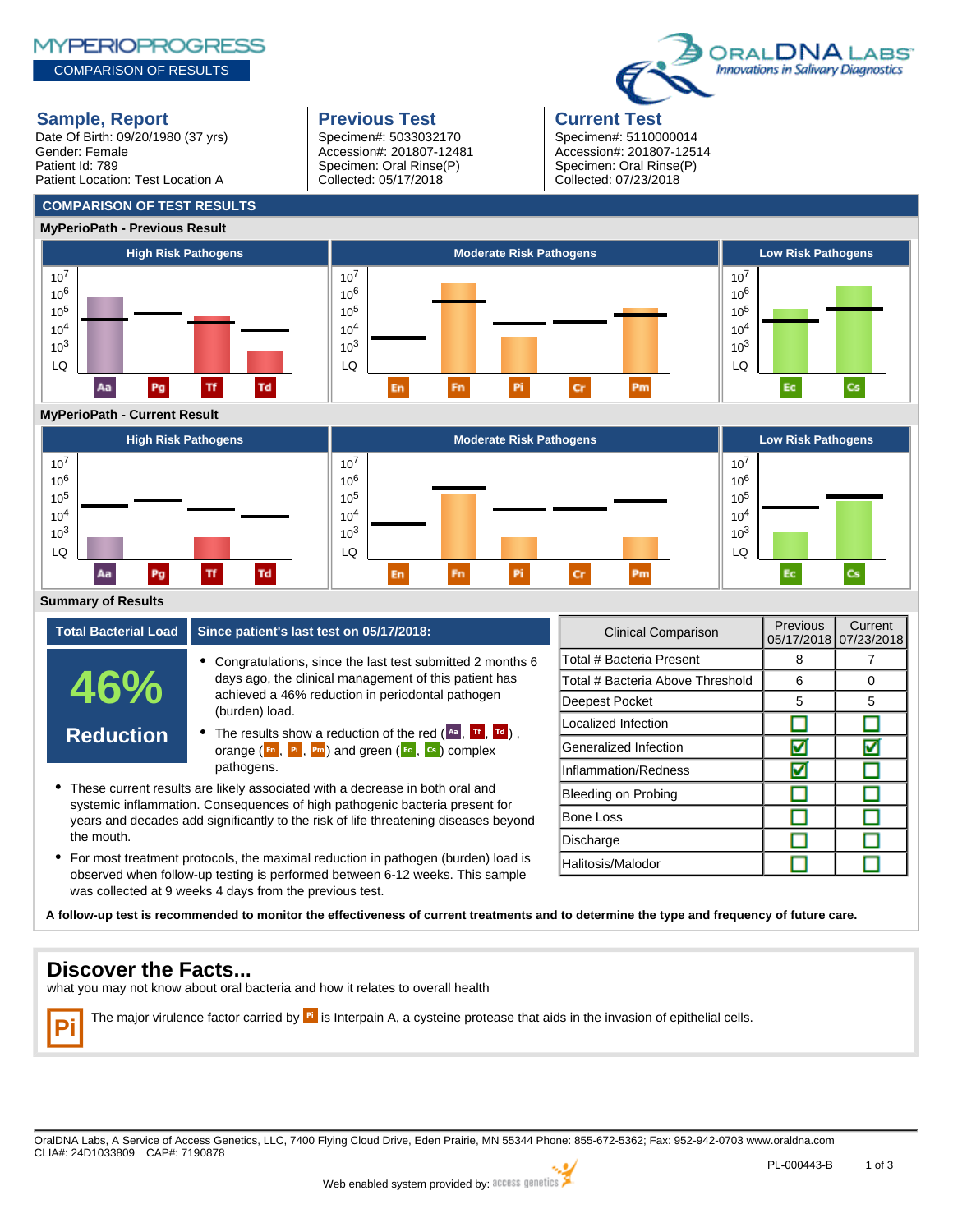### FINAL REPORT



Date Of Birth: 09/20/1980(37 yrs) Gender: Female Patient Id:987a Patient Location:Test Location A

Ronald McGlennen MD 7400 Flying Cloud Drive Eden Prairie,MN 55344 855-672-5362

# **Sample, Report Conservery Condering Provider Sample Information**

Specimen#: 5110000014 Collected: 07/23/2018

Specimen: Oral Rinse(P) Reported: 07/27/2018 14:48 Accession#: 201807-12514 Received: 07/24/2018 13:07

# **MYPERIOPATH MOLECULAR ANALYSIS OF PERIODONTAL AND SYSTEMIC PATHOGENS**



Legend: The result graphic (above) shows the bacterial level for each of the assayed species. The vertical axis displays bacterial genome copies/milliliter in log10. The limit of<br>quantification (LQ) is the lowest bacteria

### **Interpretation of Results**

- This result shows a combination of 2 high risk ( $\frac{A}{n}$ ,  $\frac{B}{n}$ ) and 3 moderate risk ( $\frac{B}{n}$ ,  $\frac{B}{n}$ ) pathogens and low risk  $\frac{C}{n}$ ,  $\frac{C}{n}$  each below the therapeutic threshold.
- The bacterial species  $A_n$  and/or  $\frac{\pi}{2}$  are strongly associated with chronic periodontitis, are transmissible and tissue invasive even at low amounts of  $\bullet$ these organisms. Moreover, <sup>Aa</sup> is pathogenic due to virulence factors that the organism expresses, resulting in inflammation that leads to tissue destruction.
- The detected pathogens are also risk factors for various systemic diseases, including atherosclerosis, type 2 diabetes, arthritis, dementia and several types of cancer. Difficulty in controlling infections involving **Pi** has been attributed to resistance to many antibiotics, including penicillins, cephalosporins, and tetracyclines. P.intermedia cells form a biofilm in which the bacterial cells become more resistant to antibiotics.

# **Treatment Considerations: to be determined by the healthcare professional**

- **Mechanical/Debridement:** Scaling and root planing (SRP) is a mainstay of therapy to disrupt biofilm, remove plaque and debride compromised tissue.
- $\bullet$ **Systemic Antibiotics:** A recommendation of systemic antibiotics is not provided for this bacterial profile. For an antibiotic treatment guide, reference - **[MyPerioPath Antibiotic Options](https://www.oraldna.com/customerService/MPP_ANTIBIOTIC_OPTIONS.PDF?t=1530208011705)**.
- $\bullet$ **Local Antibiotics and Chemical Hygiene:** As an adjunct to SRP, sub-antimicrobial doses of doxycycline hyclate lower collagenase activity and reduce periodontal pocket depth. Alternatively, locally delivered antimicrobial agents (LDA) including minocycline microspheres, doxycycline hyclate in an absorbable polymer, or chlorhexidine in a gelatin matrix have been shown to decrease pocket depth modestly.
- **Pocket or Field Decontamination:** Laser decontamination as an adjunct therapy to SRP may be beneficial in reducing probing depth and bacterial loads. The consideration of using lasers as an adjunct to SRP is dependent on type of laser used and the particular protocol.
- **Chemical and Gaseous antiseptics:** Chlorhexidine or Povidine iodine rinses can reduce periodontal pocket depth. Prescription tray application of peroxide gel, as an adjunct to frequent periodontal maintenance appointments for refractory patients, demonstrated significant reductions in bleeding on probing. Ozone is a volatile antiseptic that can disrupt microbial membranes.
- $\bullet$ **Probiotics and Prebiotics:** Probiotics are live, beneficial bacteria, typically administered as a food or dietary supplement. Prebiotics are non-digestible ingredients that promote growth of commensal bacteria. Research shows that prebiotics and probiotics control the growth of pathogens and reverse tissue destruction caused by periodontitis.
- **Periodontal Surgery:** For severe and/or refractory periodontitis surgical approaches such as gum flap repairs, procedures to reduce pocket depth, or other restorative procedures may be indicated.

### **Follow up Recommendations**

- Good periodontal health depends on compliance of a home care regimen as detailed by your healthcare provider. Daily brushing, flossing, as well as attention to nutrition, proper rest and cessation of smoking are essential.
- Follow-up testing between 6-12 weeks with MyPerioPath is recommended. Persistence of bleeding on probing is often indicative of unresolved infection. Retesting will identify residual or refractory bacteria. Currently there is not a cure for periodontal disease, only periods of remission.
- Assessment of a patient's level of inflammation with Celsus One is valuable in deciding the frequency of patient recall and treatment.

OralDNA Labs, A Service of Access Genetics, LLC, 7400 Flying Cloud Drive, Eden Prairie, MN 55344 Phone: 855-672-5362; Fax: 952-942-0703 www.oraldna.com CLIA#: 24D1033809 CAP#: 7190878